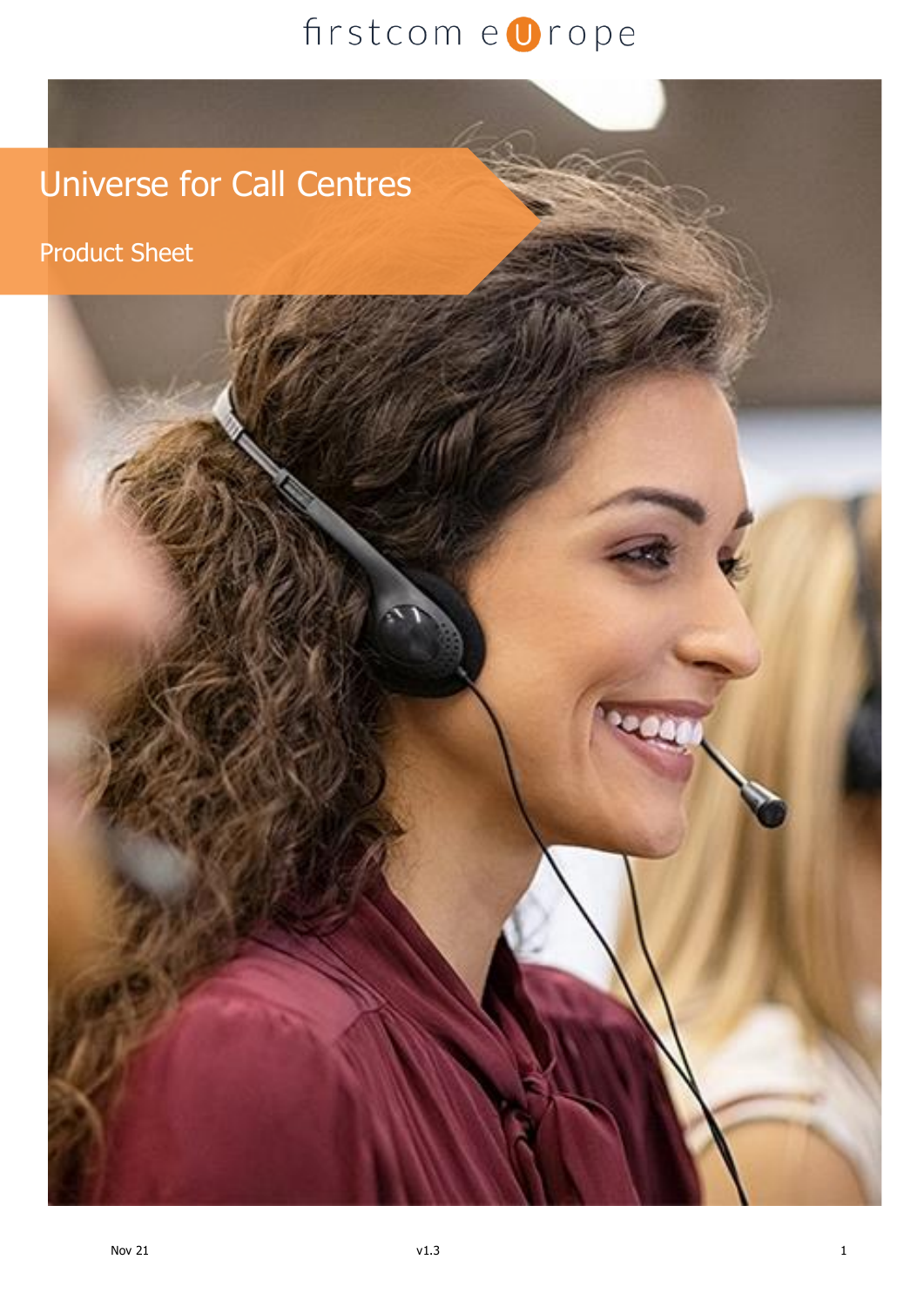## Universe for Call Centres **Product Sheet**

Creating a call centre solution with Firstcom Europe is easy with our unified comms product Universe, allowing you to effectively manage incoming and outgoing calls, no matter whether your agents are in the office or at home or a combination of the two. Just link your Universe users with the inbuilt Intelligent Voice Routing (IVR) function and begin to see how effectively your customers' calls can be handled.

Universe for Call Centres offers fixed phone, mobile and computer softphone access for remote workers which when added to video and audio conferencing gives great collaboration. The Universe service is supported with high quality voice which can be encrypted for greater privacy. Audio and video conferencing is all part of the Universe package which operates over secure, resilient data centers. A range of cost-effective calling packages make the Universe an attractive product that will improve productivity and enhance customer satisfaction.

#### 1. Easy to Set-up and flexible to use

With the drag and drop capability in the IVR, setting up a logical flow for calls can be done in minutes. No need to call a technician, just drag the different functions in position to follow the call flows you design so that customers quickly get the answers that they need, be it from sales, customer service, support, or customer billing. To make life easier, Firstcom Europe offers text to speech from the IVR, along with a choice of voices, so that very quickly you have the right announcements in place that you can swiftly modify as your business needs change.

| ⊵<br>Play sound | Hangup                    | ၉၀<br>Record           | Opening hours   | $n - n$<br>17<br>Calendar | F⊠<br>ᄆ<br>Send SMS | Jump to IVR      |
|-----------------|---------------------------|------------------------|-----------------|---------------------------|---------------------|------------------|
| 品<br>Menu       | $\sim$<br>ፈ የ<br>Callflow | - 52<br>Prefix routing | 용<br>௨<br>Queue | Call number               | ڡ<br>Pin            | EØ<br>Send email |

Direct calls according to time of day, day of week or year and even location of originating calls

Perhaps a call is made to your company on the weekend, or after hours, or on Christmas day or from overseas. With Firstcom call centre solutions, in each of these cases, the call can be routed to different phone numbers depending on where you want it answered. Send it to a mobile phone, a support centre or have it answered on voicemail, the choice is yours and changing the call flow is done in minutes. You may offer a premium after hours support service for selected or paying customers. All they need to do is key in the passcode and their calls can be sent to the right place for appropriate action.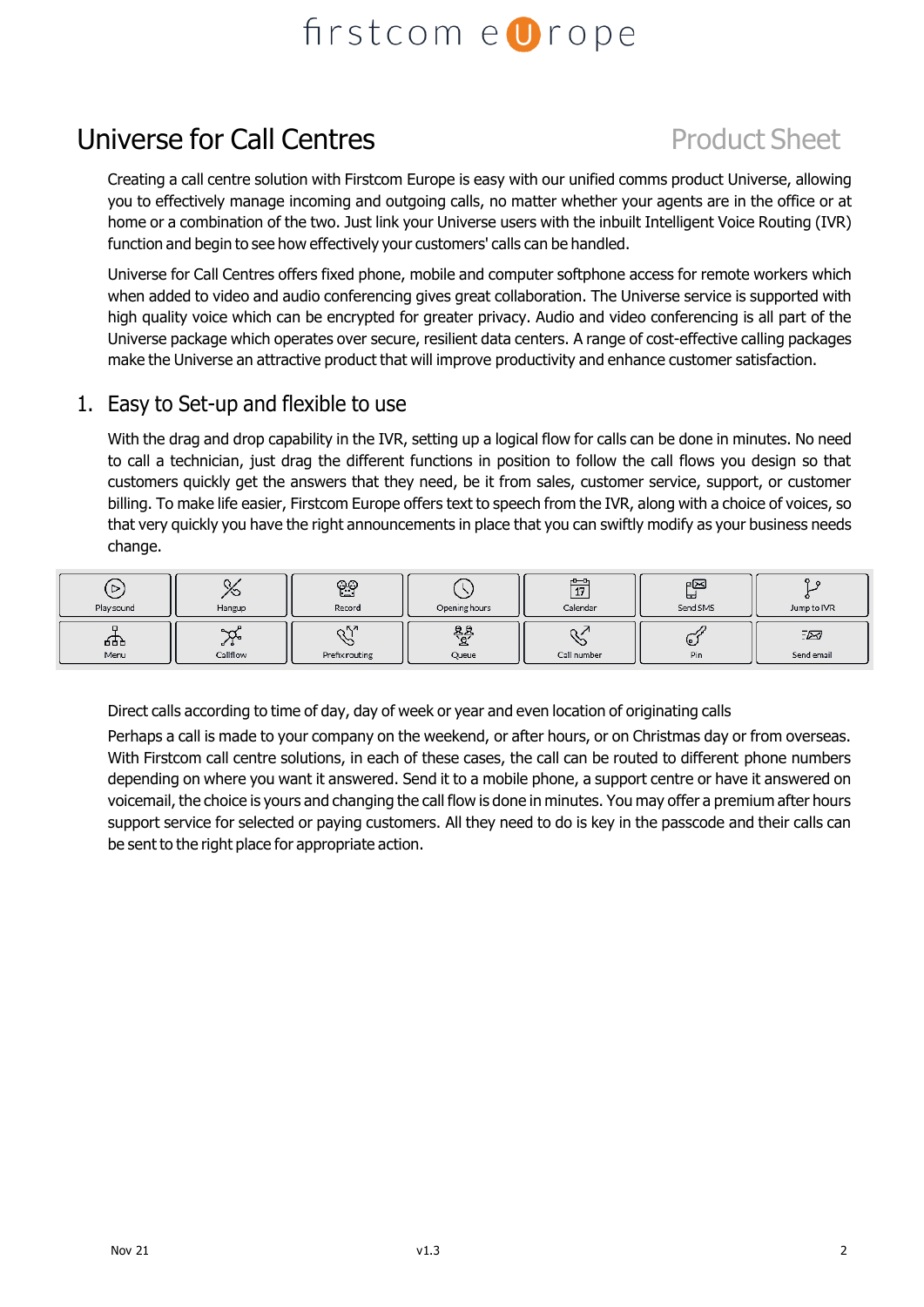### 2. Record all Calls from the Selected Employees

Firstcom Universe allows call recording from fixed or softphones on a call be call basis, as a standard feature. Firstcom also allows all voicemails for different work groups to be stored in the one place that only an administrator can access, or that can be sent to one or more individual emails, or group emails. However, if your business needs all calls to be recorded (as well as voicemails), we offer an additional service called Call Recording Pro. This enables the calls of selected agent to be monitored for training, quality, or accuracy reasons. The recordings are stored in a central location and relevant information is stored including; originating number, destination number, time and date and duration of call. Playback is done with the selection of one button. Records can be selected according to name of caller or phone number. It is also possible to select different time periods or order from oldest to newest or vice versa. Only qualified and appointed staff have access to this data that is password protected, stored on tier one servers, and is encrypted.

3. See in real time how long the queues are, which agents are available, average waiting time and more

By selecting the Wall Display option for Universe, a snapshot of contact centre performance is available in real time. Any member of staff can see the groups average talk time, average wait time, number of answered calls, lost calls and total calls presented. Each agent's calls that are waiting is indicated, the number of calls answered and whether they are available to take calls. The Wall Display also tells whether the work group is on an "All Calls" option, where calls are directed to all agents and the first to pick up the call, is the one that takes it, "Round Robin" where an agent order is pre-determined, or "Random" where calls are sent in no particular order to available operators.



By scrolling down all the work groups in the company can be seen in the one place.

#### 4. Statistics

Call statistics can be displayed graphically on the screen of administrators or downloaded for different periods. The information captured is by Agent Group, Agent, time of entry in the queue, time in the queue, talk time, call answered or lost, number of calls in the queue at the time the call was placed,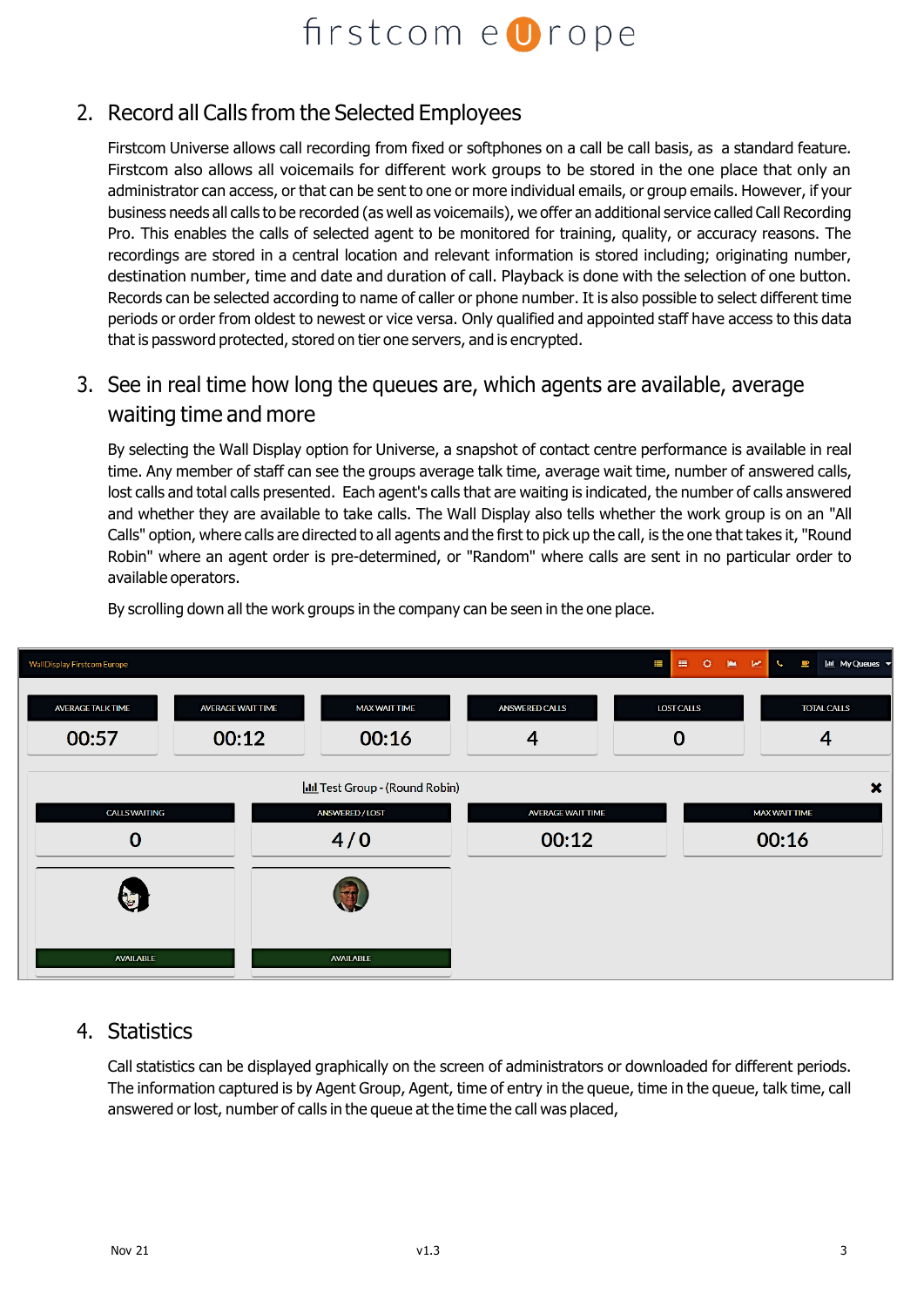#### 5. More clever features

With Universe for Call Centres you can see who is currently online and available to talk, or to receive a transferred call. The Universe system allows each operator to have One Number across all devices (fixed desk phone, computer or mobile phone or tablet), each of which can be used in the call centre. In fact you do not even need to have a Universe license to be part of the call centre, other numbers can be added. Upgrades are free so you will always have access to the latest version.

### 6. Features and Benefits of Universe for Call Centres

| <b>FEATURE</b>                                           | <b>BENEFIT</b>                                                                                                                                                                                                                           |
|----------------------------------------------------------|------------------------------------------------------------------------------------------------------------------------------------------------------------------------------------------------------------------------------------------|
| <b>Cloud Based</b>                                       | Easy to add extra agents who can be located at home or in the<br>office or elsewhere                                                                                                                                                     |
| Drag and Drop IVR                                        | Design your own call flows to reach the agents that can provide<br>the most help. Easy to use and quick to change routing                                                                                                                |
| Text to speech                                           | Select from a range of text to speech realistic voices to make<br>your announcements - easy to change the message                                                                                                                        |
| Time of day, day of week or year,<br>call prefix routing | Select where the call should be sent depending on when it is<br>received and where it came from. No need for manual<br>intervention, just set it up once and calls will be answered by<br>the appropriate agents for the specific caller |
| Record all calls or just call by call                    | Choose which agents should have all calls recorded and which<br>should not. All recordings are stored safely and accessible only<br>by appointed administrators.                                                                         |
| Simple to use call transfer                              | Simply click on the icons on the screen to transfer a call either<br>announced or by blind transfer, to another agent                                                                                                                    |
| <b>Voicemails and Recordings</b><br>stored centrally     | Conveniently see the group's voicemail and recording list in a<br>centralized database. Alternatively send the voicemails to an<br>email address or addresses and listen by clicking on the link in<br>the email.                        |
| Presence of your colleagues                              | From your Quick Dial list on the softphone, you can see which<br>of your colleagues are already on the phone, letting you know<br>who is free to talk or accept a transferred call                                                       |
| <b>Agent Training</b>                                    | Universe allows a caller to be put on hold while the agent<br>confers with their team leader and then and then is able to<br>provide the answer by returning to the original call                                                        |